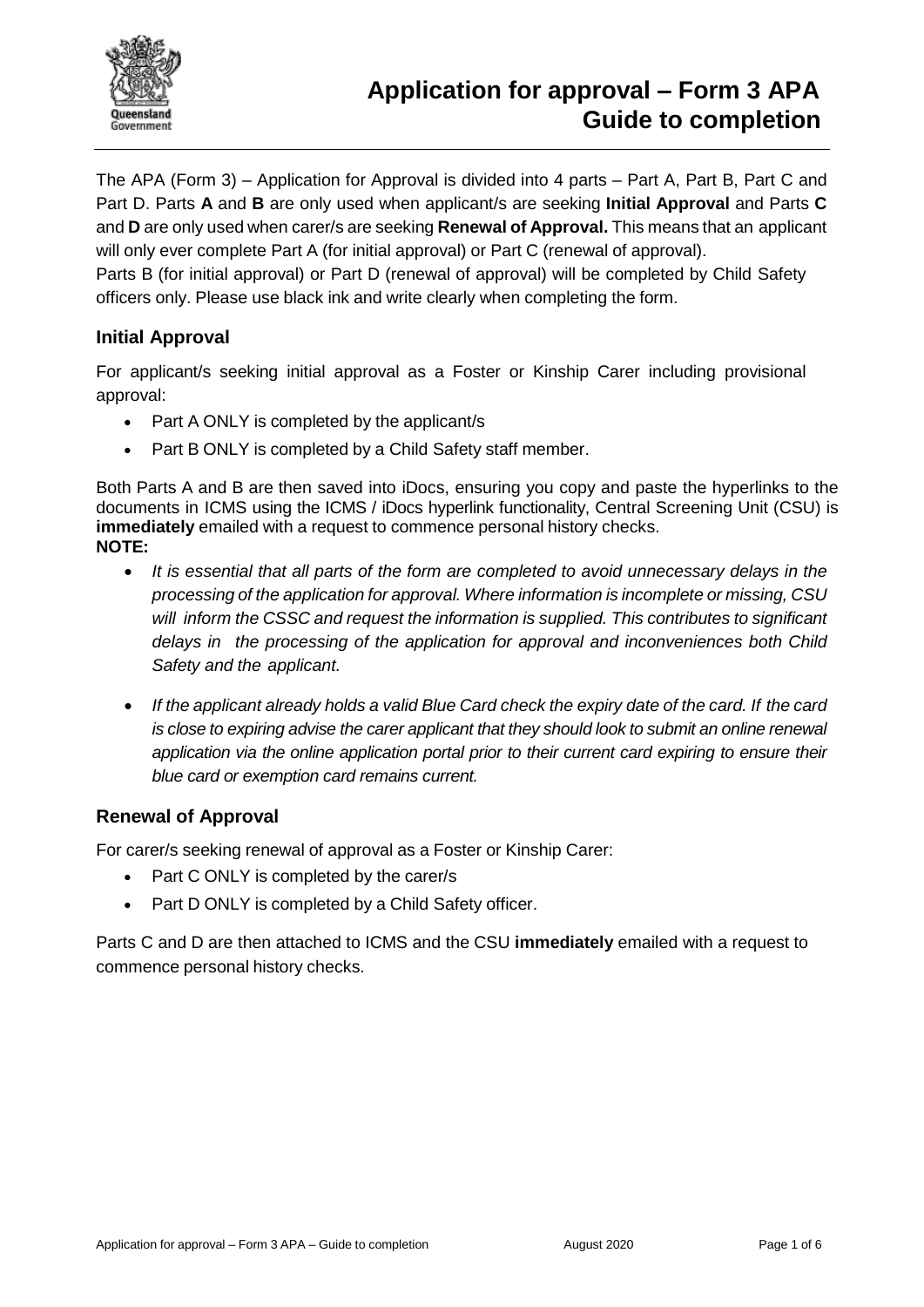

# **Part A – Initial Application for Approval – Applicant to Complete**

### **Q 1** *Personal details.*

If the applicant has the title 'Mrs.' – she must either list a 'maiden name' or indicate that she has kept her maiden name. Otherwise the applicant will have to be contacted to find out this information.

A person's middle name is an important identification factor. If a person does not have a middle name they must put N/A in this field. Otherwise the applicant will have to be contacted to find out this information.

## **Q 3 -** *Have you ever been known by any other names*

The form provides room for one 'other name' only. ALL previous names need to be provided no matter how many. A search for histories is conducted under every name a person has been known by. The Queensland Police Service database does not automatically link aliases but rather lists histories under each individual name.

Applicants should use multiple 'page 2s' or provide their other names on a separate piece of paper.

## **Q 7 -** *Previous addresses*

The policy requires stays of six months or longer at an interstate or overseas address before a check is conducted in respect of that address. Addresses older than five years are not considered.

There is a limit of two previous addresses provided for on the form. Applicants with more than two previous addresses in the last five years should use multiple 'page 3s' or provide their other addresses on a separate piece of paper.

## **Q 11 -** *Self disclosure by applicant/s*

The response to the question – '*If approval was previously granted, why did you cease to be a carer?'* enables the identification of circumstances where a carer has had their approval cancelled particularly where the carer has moved from interstate.

The phrases 'criminal history information' and 'traffic history information' include ALL known information on their personal history. Criminal history checks include all charges and convictions (including 'spent convictions')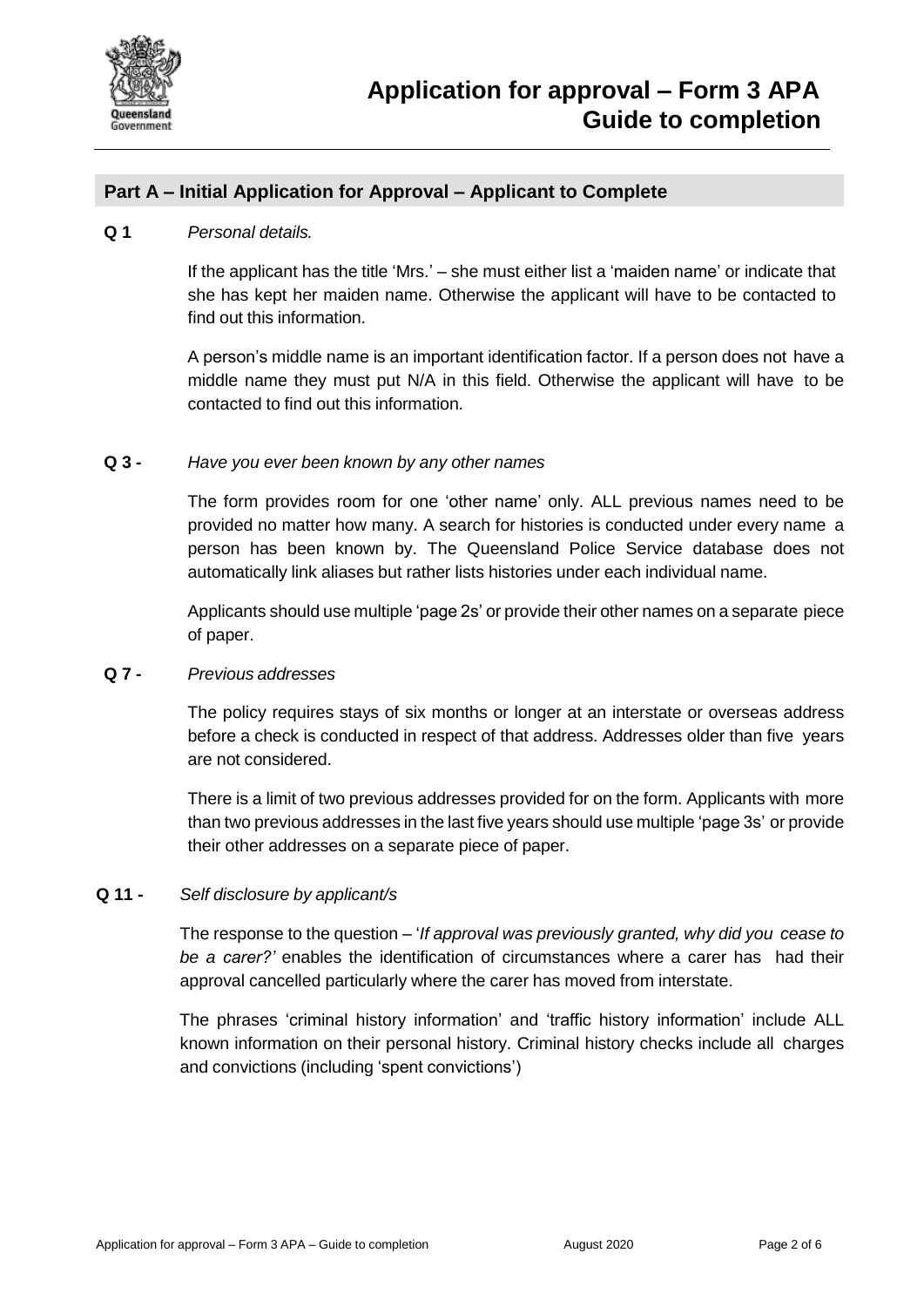

# **P 10 Household Members Page**

# *Who is a 'household member?'*

In circumstances where there are more than two household members, additional page 9s must be completed.

Each household member must complete this section including the applicant's own children. The applicant's biological or step children and any child who is in the long term or permanent guardianship of the carer should be recorded as a household member. Children currently placed with the carer subject to **other child protection orders** are **not** listed on the APA as the applicant is not the legal parent of these children. Child protection checks are therefore **not** conducted on these children by the CSU.

It is important that all the relevant relationships between applicant 1 and applicant 2 are listed in the appropriate boxes. Some relationships exempt the person from the screening process. For example – if a child is placed into a carer household, and the child's parent is also living in household, the parent is not screened and nor does he or she require a Blue Card.

# *Information required to be provided to Adult Household Members*

Adult household members aged 18 years and over are required to give signed consent to the undertaking of personal history checks. Adult household members of a **foster or kinship carer applicant** will need to be advised that child protection history checks will be conducted on all adult members of the household as well as traffic and domestic violence history checks.

Where an applicant is provisionally approved, adult household members will be advised that criminal history checks will be conducted by Child Safety in addition to child protection history checks, domestic violence and traffic history checks. Criminal history checks include all charges and convictions (including 'spent convictions').

New Zealand criminal and child protection history checks will be conducted if the adult household member has lived overseas for more than six months in the last five years.

## *Household Members aged under 18 years*

Household members aged under 18 years are not required to undergo criminal or domestic violence checks. Child Protection checks will be undertaken to assist in the determination of suitability of the applicants.

## *Verification of Household Members Identity*

Household members are not required to verify identity through the APA. Adult household members require a current Blue Card or Exemption Card. Where an adult household member does not hold a Blue Card or Exemption Card, identity will be verified as part of the Blue Card/Exemption Card application.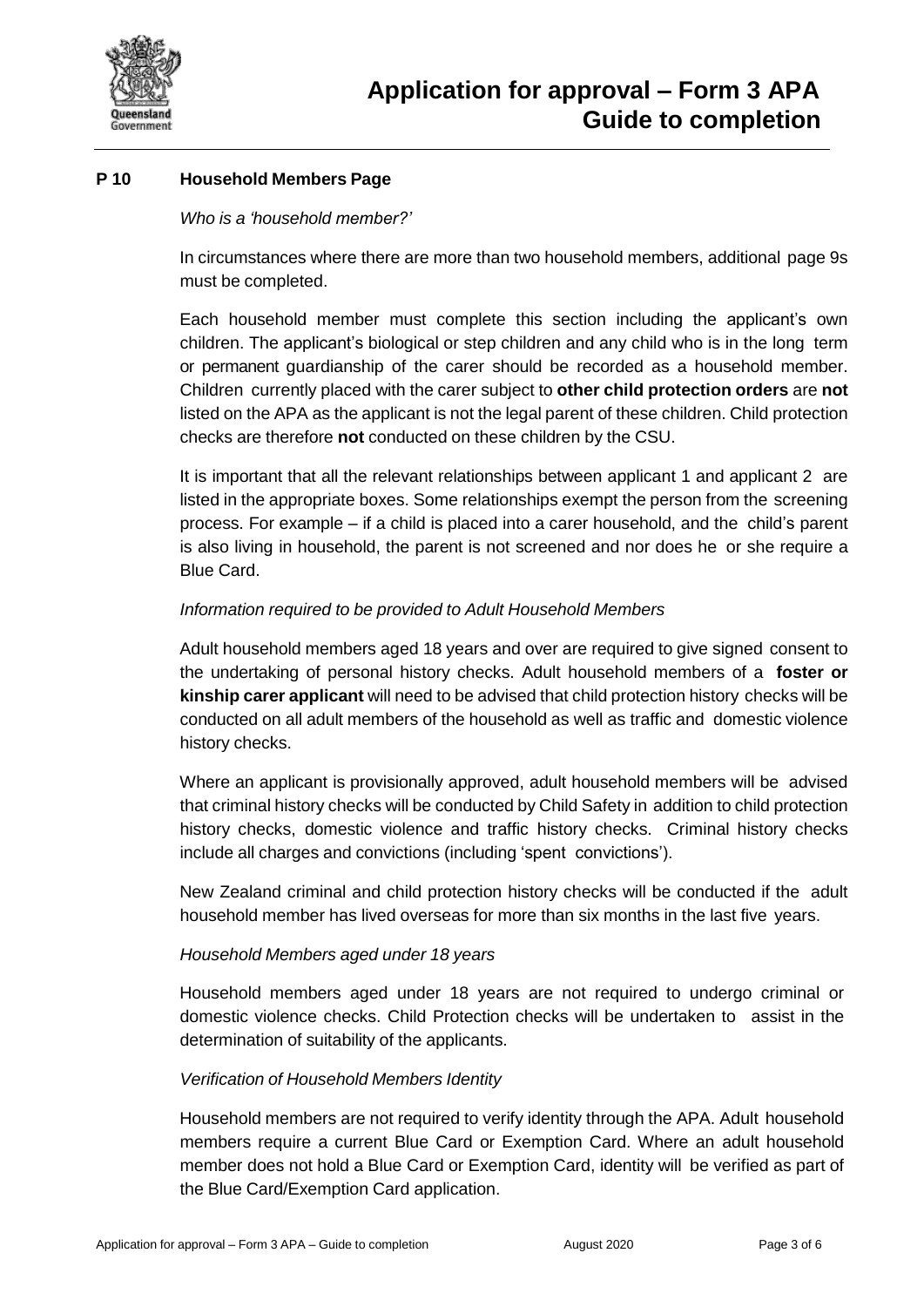

# *Recent previous address*

The form has space only to provide two previous addresses. Household Members with more than two previous addresses in the last five years should use multiple 'page 9s' or provide their other addresses on a separate piece of paper.

Where an adult household member has lived in New Zealand or interstate for more than six months in the past five years, New Zealand and interstate criminal history and child protection history checks will be undertaken.

The policy requires stays of six months or longer at an interstate or New Zealand address before a check is conducted in respect of that address. Where the address history interstate or in New Zealand is longer than 5 years, this will not be considered.

# *Do you have a current Blue Card or Exemption Card?*

Where an adult household member identifies that they do not hold a blue card or exemption card by ticking the 'no' box, advise them that they will need to begin the process to apply for a blue card or exemption card by verifying their identity through Department of Transport and Main Roads (TMR) to obtain an account number which will need to be included in the APA for linking to Child Safety.

## *Privacy notice and consents*

The privacy notice must be explained to and understood by the applicant and any household members.

Ascertain that the applicants and household members understand the privacy notice and consent, then sign and date in the relevant sections, to indicate that you have provided this information and they understand.

Request the applicant/s and any household members also sign and date that they have read and understood the privacy notice and consents in the 'Applicant or household member consent' section.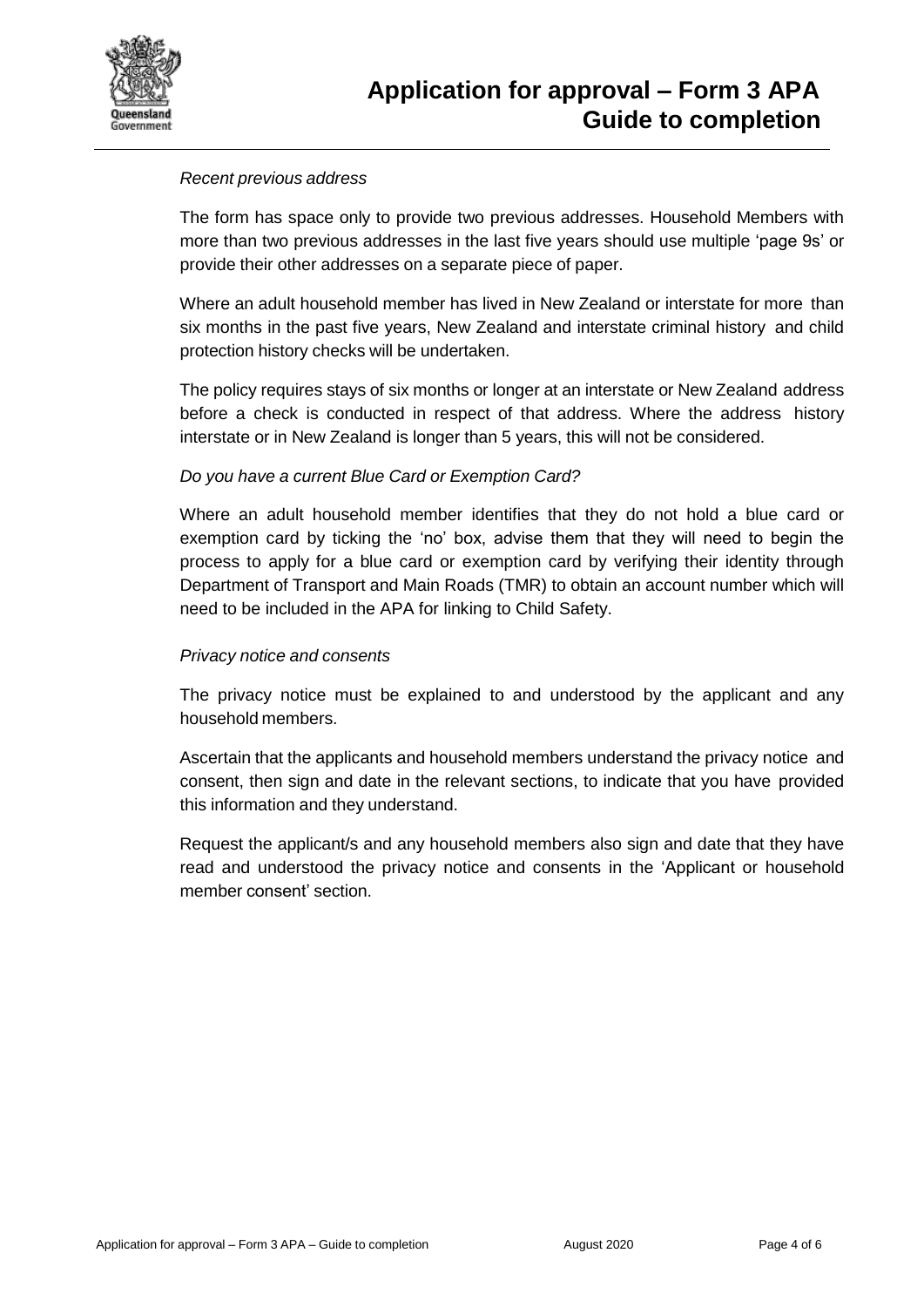

# **Part B – Initial Application for Approval – CSSC to complete - p13 and 14.**

### *Suitability Outcome to be sent to*

The CSU will attach all relevant information about the outcome of the applicant's suitability in the applicant's 'EOI/Application' and record personal history checks and blue card details in ICMS. The nominated person will need to obtain the suitability outcome from the applicant's 'EOI/Application' in ICMS.

#### *Foster and Kinship Care Service*

Please include the name and location of the Foster and Kinship Care Service eg Pathways Bundaberg. It is not sufficient to include just the name of a service as some services operate in more than one location in Queensland.

#### *Subject children*

Please list all the children related to the kinship carer application.

#### *Verification of Identity:*

#### *(a) Applicant/s does NOT have a Blue Card or Exemption Card*

Where an applicant identifies that they do not hold a blue card or exemption card, advise them that they will need to begin the process to apply for a blue card or exemption card by verifying their identity through TMR to obtain an account number which will need to be included in the APA for linking to Child Safety.

## *(b) Applicant/s already has a Blue Card or Exemption Card*

Where an applicant already holds a current blue card or exemption card, the applicant/s is required to verify identity as part of the application process. The applicant must produce their current blue card or exemption card issued by Blue Card Services and one other form of identification.

Examples of other forms of identification are listed on the verification of identity page. Tick the appropriate box.

The 'Blue Card expiry date' must be entered.

When a traffic history check is conducted, Queensland Transport uses the driver's licence number as its primary identification field. If a driver's licence is used as a source of identification, the number must be provided, along with the state the licence was issued.

A photocopy of the Blue Card or Exemption Card and the other form of identification are required to be signed by a Child Safety Officer or foster and kinship care service and ATTACHED to the 'EOI/Application' in ICMS, along with Application for approval – Form 3 APA. Tick the box on p13 when the required documentation is attached.